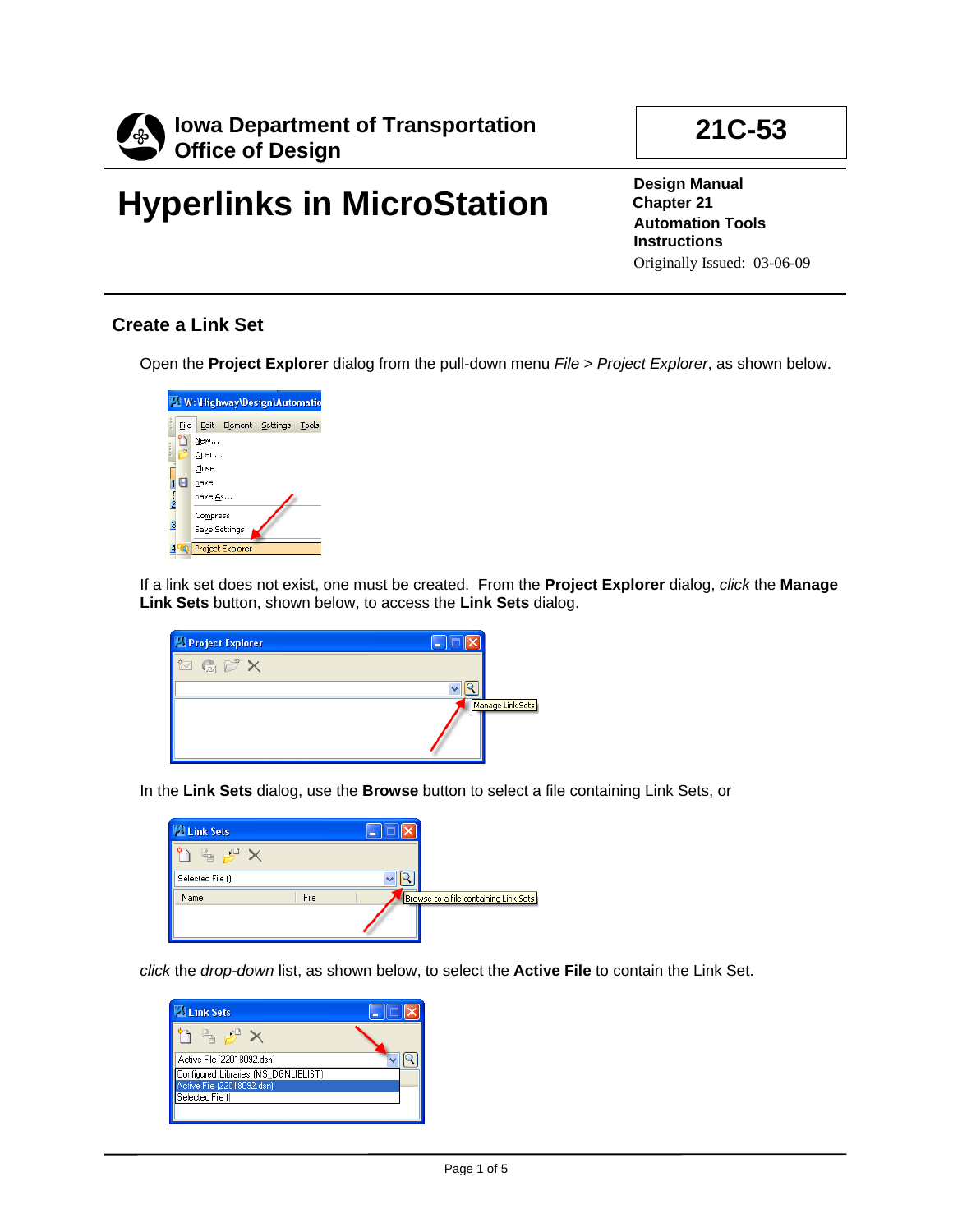To create a new link set, click the **New Link Set** icon, shown below.

| <b>El Link Sets</b>                               |      |  |
|---------------------------------------------------|------|--|
| ¥Ð                                                |      |  |
| <sup>Ac</sup> <mark>New Link Set</mark> 8092.dsn) |      |  |
| Name                                              | File |  |
|                                                   |      |  |
|                                                   |      |  |

In the **Create New Link Set** dialog, enter the new **Link Set Name**, shown below. *Click* **OK**.

| <b>Create New Link Set</b> |  |
|----------------------------|--|
| Link Set Name: Survey      |  |
| Cancel<br>ΠK               |  |

As soon as the new **Link Set Name** has been approved with the **OK** button, the new name will display in both the **Link Sets** and the **Project Explorer** dialogs, as shown below.

| $\sim$<br>Deroject Explorer<br>Ξ                   | <b>ES Link Sets</b><br>с         |
|----------------------------------------------------|----------------------------------|
| $\bigcirc$ $\mathbb{C}$ $\times$<br>$ \mathbf{r} $ | $x \Box$<br>TB.                  |
| <b>L</b> Survey                                    | Active File (22018092.dsn)       |
|                                                    | File<br>Name                     |
|                                                    | <b>Le Survey</b><br>22018092.dsn |

#### **Create a Link**

**NOTE:** Links can't be modified, only recreated and/or moved within the Link Set structure. Be sure that link items, (files, photos, etc.), are in the correct and permanent location. If the linked item moves to a new location on the system, the Link will be broken and must be recreated.

To create a new link, *click* the **New Link** icon, shown below. The second icon, shown below, will allow links to be made to file folders or Web URL's.

| <sup>1</sup> Project Explorer |  |
|-------------------------------|--|
| $\bar{\sim}$<br>īŪ            |  |
| New Link                      |  |
|                               |  |
|                               |  |

*Clicking* the **New Link** icon will produce a **Windows Explorer** style of dialog, shown below.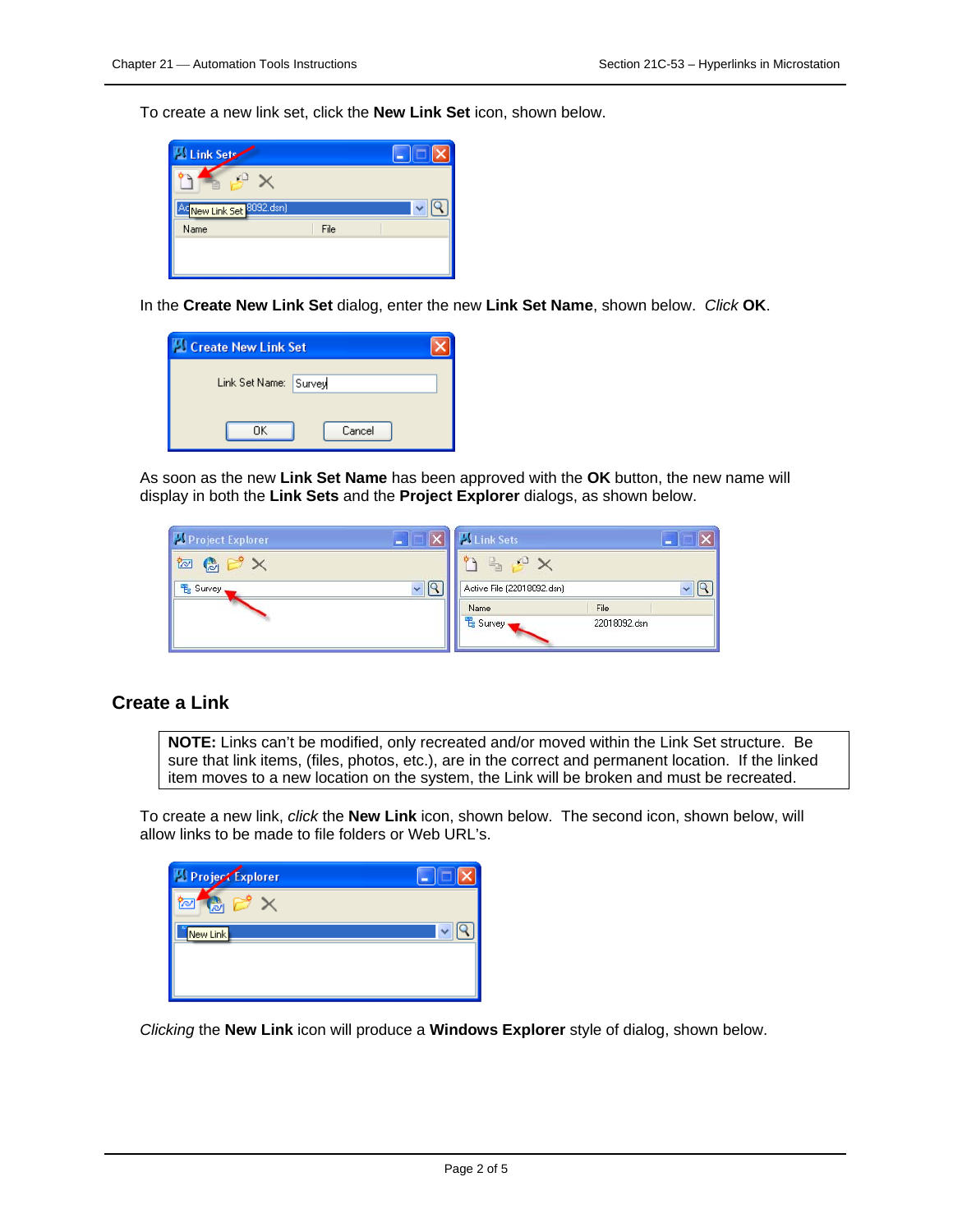*Double-click* the file that is to be the new linked item.

|                  | Create Links - W: \Projects\77235180C96\Design\Pictures\03-24-05\                          |                    |
|------------------|--------------------------------------------------------------------------------------------|--------------------|
| Look in:         | $\geq 03.24.05$                                                                            |                    |
|                  | 17Existing Culvert pipe under wall.jpg<br>18Existing Culvert pipe Under Noisewall.jpg [طفأ |                    |
| My Recent<br>سمר | 19weephole.jpg<br>20 Ditch between Guthrie P<br><b>Antol</b> isewall.jpg                   |                    |
|                  | <b>MARKET 20 DRUG LINES</b>                                                                | Existing Storm Sey |

The selected link will display in the **Create Links** dialog. Select (highlight) the link, shown below, and *click* the **OK** button.

| Create Links                                 |                     |
|----------------------------------------------|---------------------|
| $E$ Tree $E$ List                            |                     |
| 18E xisting Culvert pipe Under Noisewall.jpg |                     |
|                                              |                     |
|                                              |                     |
|                                              |                     |
|                                              |                     |
|                                              |                     |
|                                              |                     |
|                                              | Cancel<br><b>OK</b> |

This will place the new link into the **Project Explorer** dialog, shown below.

| Project Explorer                                              |  |
|---------------------------------------------------------------|--|
| rν<br>$\frac{1}{ R }$                                         |  |
| <b>程</b> Survey                                               |  |
| 18Existing Culvert pipe Under Noisewall.jpg<br>$\blacksquare$ |  |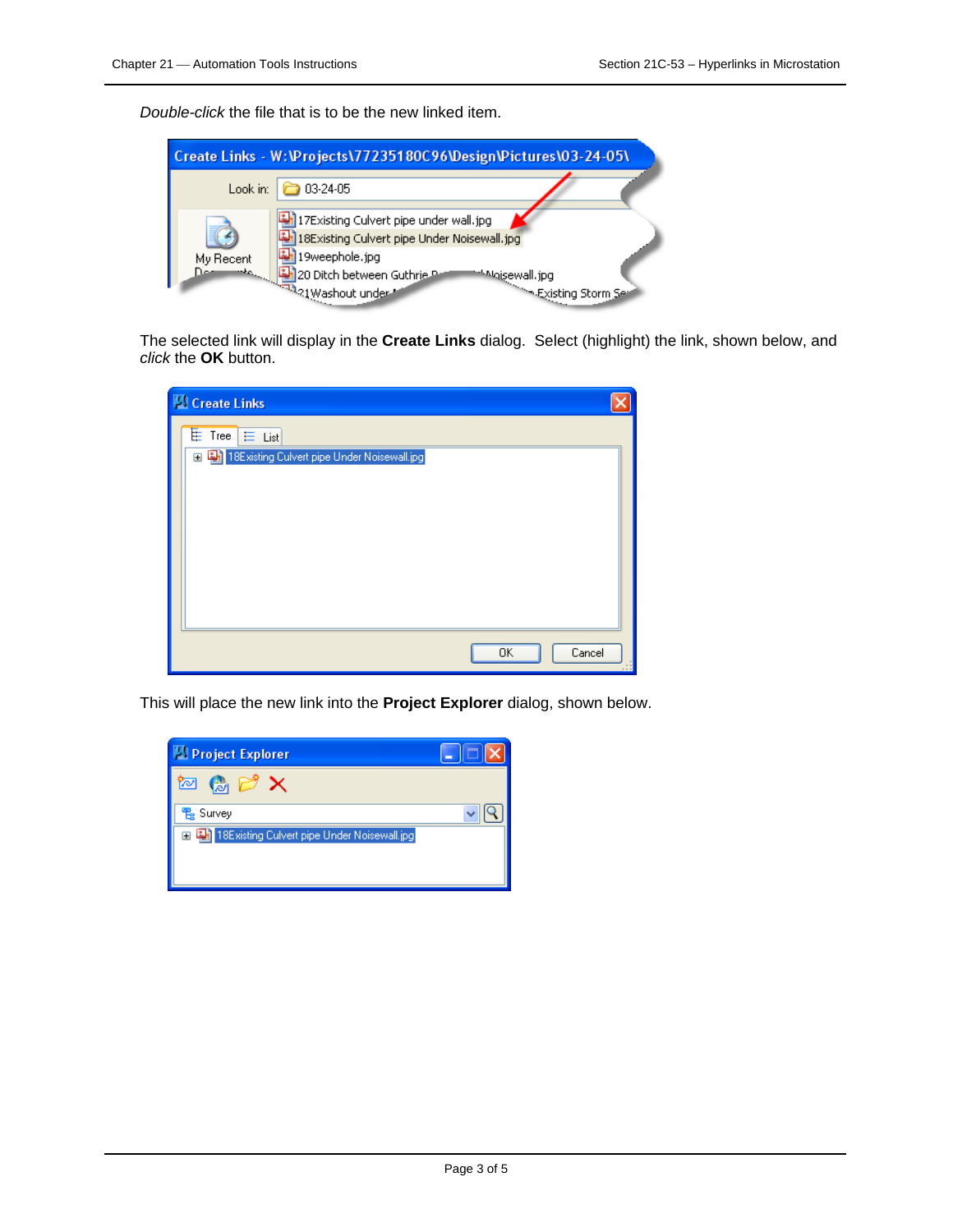#### **Add an existing link to an element**

- 1. Open **Project Explorer** through *File > Project Explorer*. The **Project Explorer** dialog box opens. The active link set's name appears in the *drop-down* list box and its links appear below its name.
- 2. (Optional) If the link that you want to add is in a closed folder or other link, expand (open) the folder or link by *clicking* the plus sign to the left of it.
- 3. Using the **Element Selection** tool, select the element to which you want to add the link, shown below as the selected pipe
- 4. *Right-click* the link that you want to add to an element and choose **Add Link to Element** from the *pop-up menu*, shown below.
- 5. Accept the link.



**NOTE:** Several links may be assigned to the same element.

#### **See if there are links attached to an element**

Hover the curser over the element. The blue link icon will display, as well as information about the link, as shown below.